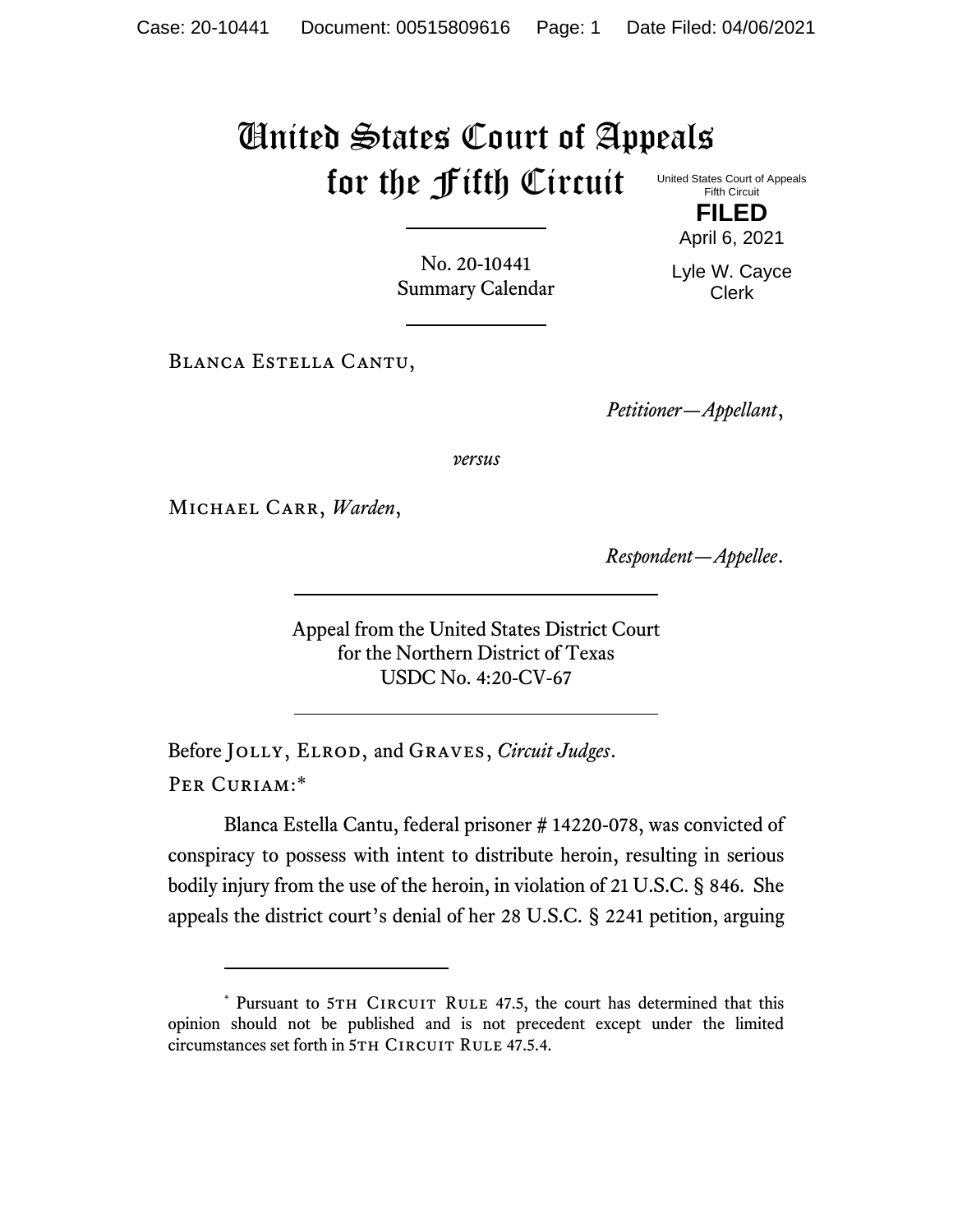## No. 20-10441

that she is entitled to relief under *Burrage v. United States*, 571 U.S. 204 (2014). We review the district court's legal conclusions de novo and its factual findings for clear error. *Padilla v. United States*, 416 F.3d 424, 425 (5th Cir. 2005).

The primary vehicle for collateral attacks on a federal conviction or sentence is 28 U.S.C. § 2255. *See Reyes-Requena v. United States*, 243 F.3d 893, 900–01 (5th Cir. 2001). However, under the savings clause of § 2255(e), a federal prisoner may assert a collateral challenge in a § 2241 petition if the remedy provided by § 2255 is "inadequate or ineffective to test the legality of his detention." *Id.* at 901 (quoting 28 U.S.C. § 2255(e)). It is the prisoner's burden to demonstrate the inadequacy of § 2255, and that burden "is a stringent one." *Christopher v. Miles*, 342 F.3d 378, 382 (5th Cir. 2003). A prisoner shows the § 2255 remedy is inadequate or ineffective if "(1) the petition raises a claim 'that is based on a retroactively applicable Supreme Court decision'; (2) the claim was previously 'foreclosed by circuit law at the time when [it] should have been raised in petitioner's trial, appeal, or first § 2255 motion'; and (3) that retroactively applicable decision establishes that 'the petitioner may have been convicted of a nonexistent offense.'" *Garland v. Roy*, 615 F.3d 391, 394 (5th Cir. 2010) (quoting *Reyes-Requena*, 243 F.3d at 904).

Cantu fails to satisfy the third prong of this test. As *Burrage* explained, its holding reflects the "ordinary meaning" of the phrase "results from" in 21 U.S.C. § 841(b)(1)(C). *Burrage*, 571 U.S. at 210. Cantu has not shown, and the record does not suggest, that this phrase was used and understood in her case in any but its ordinary, *Burrage*-approved sense. As for the argument that her plea agreement and guilty plea are now void because she would have assessed the risks of going to trial differently in view of *Burrage*, the district court was correct that it is unavailing. *See Brady v. United States*, 397 U.S. 742, 757 (1970); *Morse v. Texas*, 691 F.2d 770, 773 (5th Cir. 1982) ("A formal